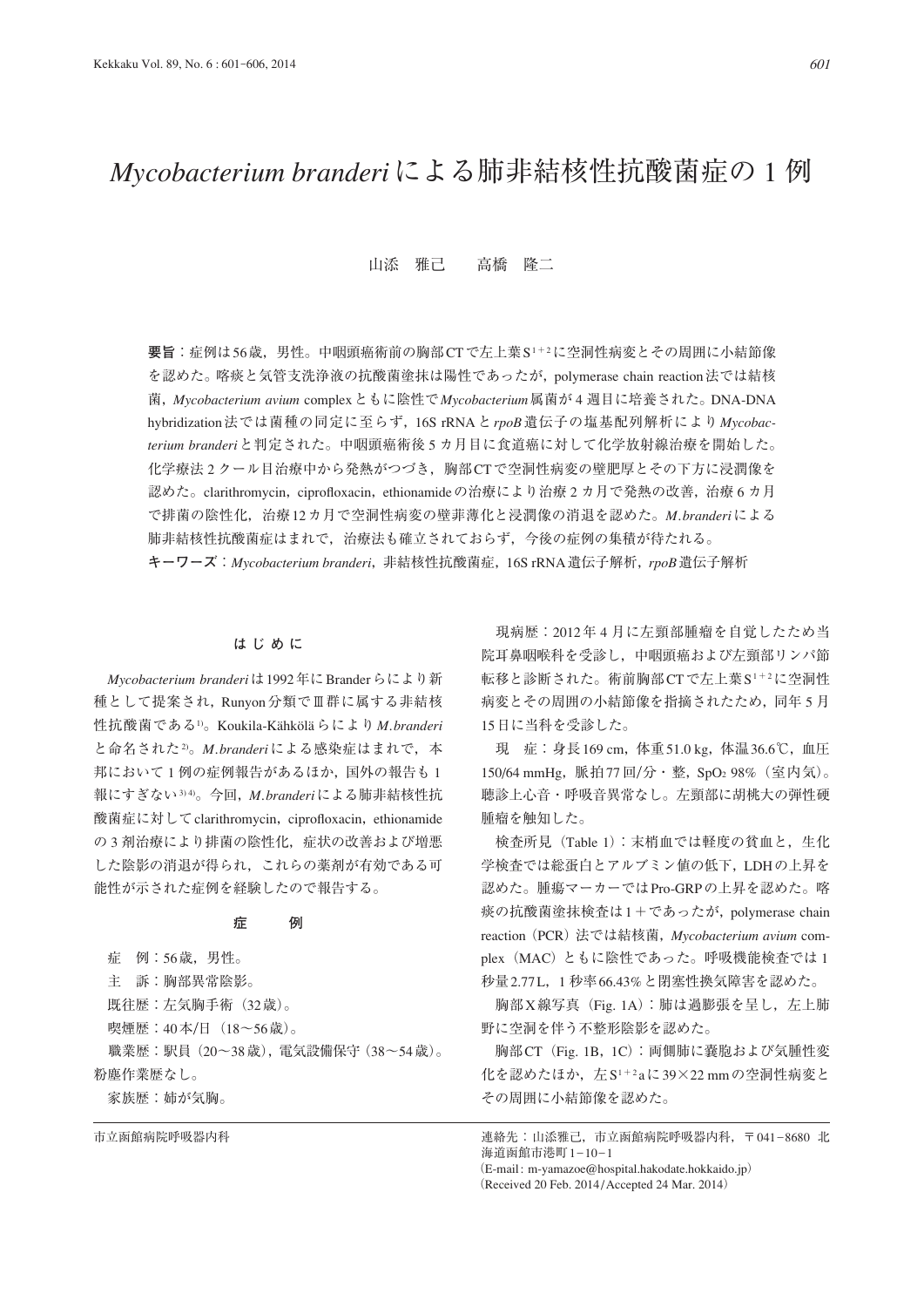臨床経過:喀痰検査と画像所見より抗酸菌感染症を第 一に疑ったが,悪性腫瘍との鑑別のため,気管支内視鏡 検査を施行した。左B1+2 aより施行した擦過細胞診では 悪性細胞を検出せず,気管支洗浄液の抗酸菌塗抹検査は +/-, PCR法では結核菌, MACともに陰性であった。 細菌や真菌は検出されなかった。5 月29日に中咽頭癌お よび左頸部リンパ節転移に対して経口腔的中咽頭腫瘍切

除・左頸部郭清術が施行された。喀痰の抗酸菌培養検査 において 4 週目に22コロニーの*Mycobacterium*属菌が培 養されたが,DNA-DNA hybridization法では菌種の同定に 至らなかった。結核予防会結核研究所に同定を依頼し, 16S ribosomal RNA (16S rRNA) および RNA polymerase *B*(*rpoB*)遺伝子の塩基配列の解析により*M. branderi*と 100%一致していることが確認された。薬剤感受性試験

| Hematology                          | Biochemistry         |                     | Sputum               |                   |
|-------------------------------------|----------------------|---------------------|----------------------|-------------------|
| <b>WBC</b><br>4500 $/ \mu l$        | TP                   | $6.2$ g/dl          | Cytology             | class II          |
| 73 %<br>Neut                        | Alb                  | $3.5$ g/dl          | Bacterial            | Normal flora      |
| 20 %<br>Lymp                        | T.Bil                | $0.7 \text{ mg/d}$  | Acid-fast bacterial  |                   |
| 6 %<br>Mono                         | AST                  | $32$ IU/ $l$        | Smear                | $1 +$             |
| $1\%$<br>Eosi                       | ALT                  | $8$ IU/ $l$         | <b>PCR</b>           | negative          |
| <b>RBC</b><br>$282 \times 10^4$ /µl | LDH                  | $250$ IU/l          | Culture              | Mycobacterium sp. |
| Hb<br>$10.8$ g/dl                   | <b>BUN</b>           | $15 \text{ mg/d}$   | 16S rRNA             | M.branderi        |
| 31.3 %<br>Ht                        | <b>Cre</b>           | $0.7 \text{ mg/d}$  | rpoB                 | M.branderi        |
| $27.4 \times 10^4$ /µl<br>Plt       | Na                   | 143 $mEq/l$         |                      |                   |
|                                     | K                    | 4.0 $mEq/l$         | Respiratory function |                   |
| Serology                            | C <sub>1</sub>       | $107 \text{ mEq}/l$ | VC                   | $4.27 \text{ L}$  |
| <b>CRP</b><br>$0.07$ mg/dl          | Ca                   | 9.1 $mg/dl$         | $\%$ VC              | 104.9 %           |
| $<$ 6 pg/ml<br>$\beta$ -D glucan    | Glu                  | $79 \text{ mg/d}$   | FEV <sub>1.0</sub>   | 2.77 L            |
| $(-)$<br><b>Quantiferon</b>         | HbA1c                | 5.2 %               | $FEV_{1.0}\%$        | 66.43 %           |
| Immunology                          | <b>Tumor Markers</b> |                     |                      |                   |
| Aspergillus Ag $(-)$                | <b>CEA</b>           | $3.2 \text{ ng/ml}$ |                      |                   |
| Candida Ag $(-)$                    | <b>SLX</b>           | $25 \text{ U/m}$    |                      |                   |
|                                     | <b>SCC</b>           | $1.4 \text{ ng/ml}$ |                      |                   |
|                                     | <b>CYFRA</b>         | $1.8$ ng/m $l$      |                      |                   |
|                                     | <b>NSE</b>           | $10.7$ ng/m $l$     |                      |                   |
|                                     | Pro-GRP              | $117$ pg/m $l$      |                      |                   |

Table 1 Laboratory findings on the patient's first visit



Fig. 1 Chest X-ray film and chest CT scan on the patient's first visit.

(A) A chest X-ray film on the patient's first visit showed an abnormal shadow with a cavitary lesion in the left upper lung field (arrow). (B, C) A chest CT scan on the patient's first visit showed the cavitary lesion  $(39\times22 \text{ mm})$  surrounded by small nodules in the left  $S^{1+2}$  a. The central portion of the cavitary lesion (B). The lower portion of the cavitary lesion (C).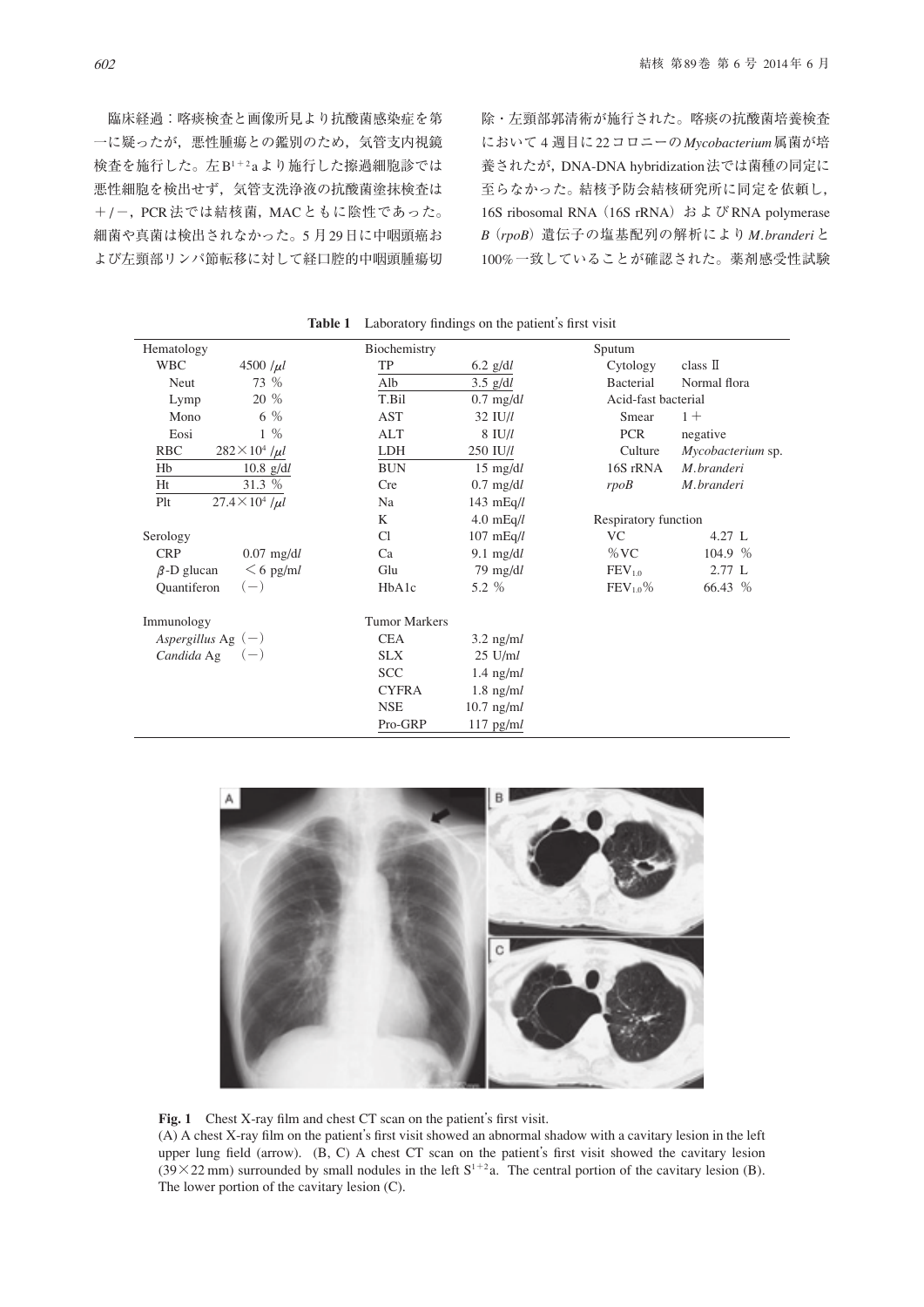(比率法) では streptomycin (SM), ethionamide (TH), levofloxacin (LVFX)に感受性があった (Table 2)。また, ブロスミックNTM®およびブロスミックMTB-Ⅰ®による clarithromycin (CAM) と ciprofloxacin (CPFX) の最小発 育阻止濃度 (minimum inhibitory concentration: MIC) の 測定においてCAMのMIC値は0.03μg/m*l*未満,CPFXの MIC値は0.06μg/m*l*であった。気管支洗浄液の抗酸菌培 養検査においても7コロニーが検出され (16S rRNA遺 伝子の塩基配列で 99.55%,*rpoB* 遺伝子の塩基配列で 100% *M. branderi*と一致した),*M. branderi*による肺非結 核性抗酸菌症と診断した。明らかな自覚症状はなく、喀 痰検査で排菌量の増加を認めず,病巣の悪化もみられな かったため肺*M. branderi*症に対して経過観察の方針とし た。同年 8 月に胸部食道に多発する表在癌がみつかり, 10月 9 日より食道癌に対して放射線治療および化学療 法 (cisplatin + fluorouracil) 施行となった。化学療法 1

| <b>Table 2</b> Drug susceptibility test for the clinical |
|----------------------------------------------------------|
| isolate of <i>M. branderi</i>                            |

| Drug        |                      | $\mu$ g/ml | Sensitivity |
|-------------|----------------------|------------|-------------|
| SM          | streptomycin         | 10         | S           |
| <b>INH</b>  | isoniazid            | 0.2        | R           |
| <b>INH</b>  |                      |            | R           |
| <b>RFP</b>  | rifampicin           | 40         | R           |
| ΕB          | ethambutol           | 2.5        | R           |
| KМ          | kanamycin            | 20         | R           |
| <b>EVM</b>  | enviomycin           | 20         | R           |
| TH          | ethionamide          | 20         | S           |
| CS          | cycloserine          | 30         | R           |
| <b>PAS</b>  | para-aminosalicylate | 0.5        | R           |
| <b>LVFX</b> | levofloxacin         |            | S           |

The table showed the results by the resistant ratio method in Ogawa medium.

クール目施行中,Grade 3の白血球数低下を認めたが喀 痰の抗酸菌塗抹検査は陰性で,胸部X線写真上左上肺野 の不整形陰影に変化を認めなかった。11月 6 日に化学療 法 2 クール目開始となったが11月12日より発熱がつづ いた。同日の胸部X線写真で左上肺野の不整形陰影に変 化を認めず,11月 7 日に採取した喀痰の抗酸菌塗抹検査 は陰性であったが,4 週培養で196コロニーと増加して いた。化学療法 2 クール目施行中,Grade 2の白血球数 低下とGrade 1の血清クレアチニン値の上昇(最大血清 クレアチニン値1.4 mg/d*l*)を認めた。化学放射線治療終 了後の12月10日の胸部X線写真で左上肺野の不整形陰 影は拡大し,胸部CTでは空洞性病変の壁が肥厚し,空 洞性病変の下方に浸潤像がみられた(Fig. 2A,2B)。白 血球数4900/μ*l*(好中球58.7%),CRP 1.51 mg/d*l*と軽度の CRP値の上昇を認めたが,喀痰の抗酸菌塗抹検査は陰性 で,細菌や真菌は検出されなかった。12月19日の胸部X 線写真で左上肺野の不整形陰影は悪化しており、喀痰の 抗酸菌塗抹検査は2+(Gaffky 5号)であった。肺*M. bran*deri症の増悪と考え, CAM 600 mg/日, CPFX 400 mg/日 で治療を開始した。12月27日にTH 200 mg ⁄日を追加し, 2013年1月7日にTH 400 mg/日に増量した。同日の胸部 X線写真で左上肺野の不整形陰影はさらに悪化したが, 喀痰の抗酸菌塗抹検査は+/- (Gaffky 1号)となった。 2月4日よりCAM 800 mg/日に増量し, CPFX 400 mg/日, TH 400 mg ⁄日の 3 剤治療を継続した。治療 2 カ月で発熱 はみられなくなり,治療 6 カ月で排菌は陰性化した。胸 部X線写真では治療 3 カ月で左上肺野の不整形陰影は縮 小し, 以降も陰影の縮小を認めた (Fig. 3)。胸部CT上, 治療 3 カ月で空洞性病変の壁は菲薄化したが,その下方



#### Fig. 2 Chest CT scans.

(A, B) December 10th 2012, before the anti-mycobacterial treatment; showing that the wall of the cavitary lesion became thicker (A), and that the consolidation shadow appeared in the lower portion of the cavitary lesion (B). (C, D) March 2013, after 3 months anti-mycobacterial treatment; showing that the wall of the cavitary lesion became thinner (C), but the consolidation shadow expanded (D). (E, F) December 2013, after 12 months anti-mycobacterial treatment; showing that the cavitary lesion expanded slightly (E), and the consolidation shadow decreased (F).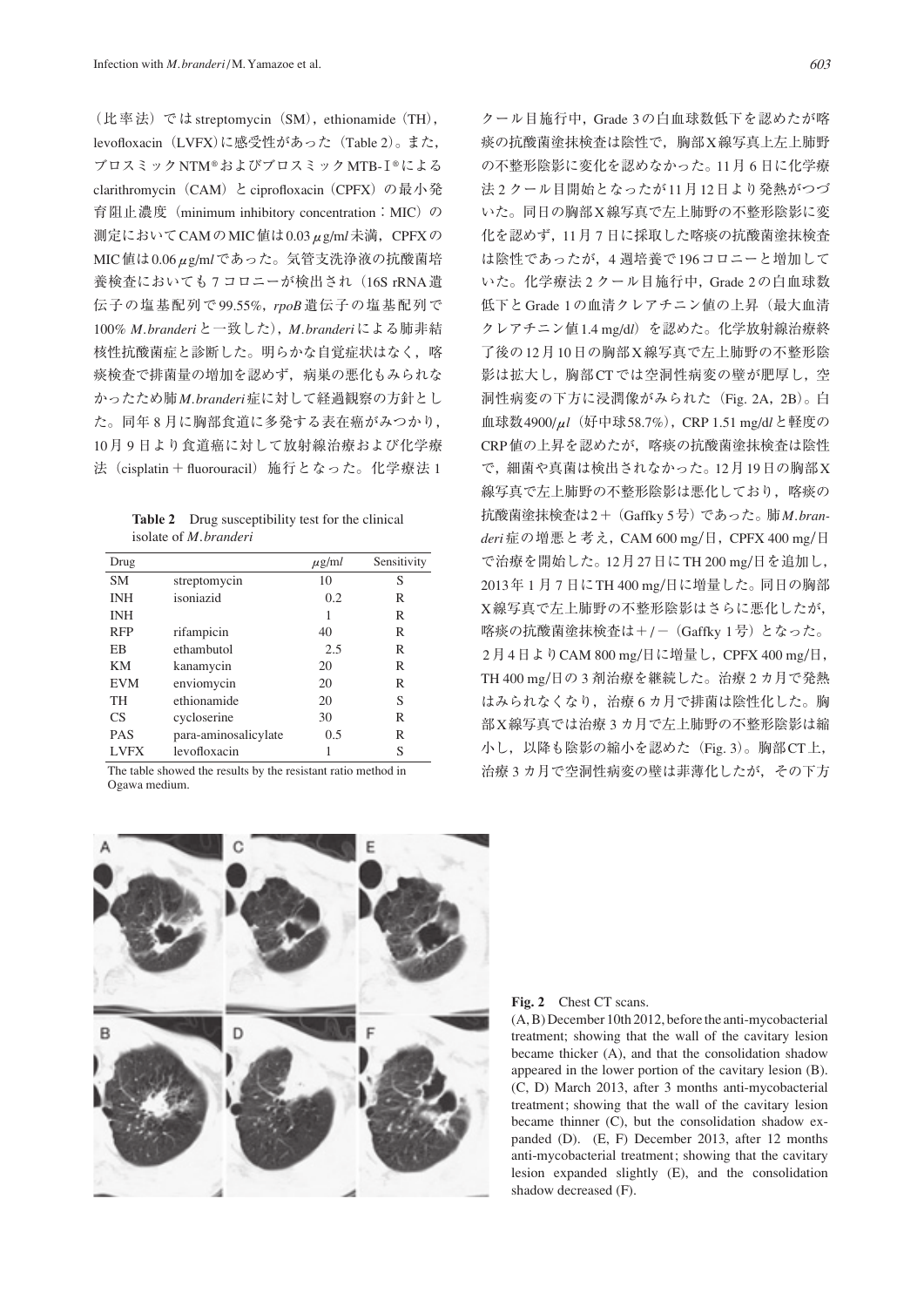

**Fig. 3** Clinical course. RT: radiotherapy, CDDP: cisplatin, 5-FU: fluorouracil, CAM: clarithromycin, CPFX: ciprofloxacin, TH: ethionamide

の浸潤像は拡がっていた。治療12カ月で空洞性病変は やや拡大したが、浸潤像の消退を認めた (Fig. 2C-2F)。

#### **考 察**

*M. branderi*は1992年にBranderらにより新種として提 案され, Runyon分類でⅢ群に属する非結核性抗酸菌で ある1)。1995年にKoukila-Kähköläらにより*M. branderi*と 命名された2)。*M. branderi*による感染症の報告は少なく, われわれが検索したかぎりにおいて本邦では若年者の空 洞性肺病変に認められた*M. branderi*に対して胸腔鏡下肺 部分切除を施行し、術後化学療法を行わず良好に経過し た1例のみであった3。また、国外では手の感染症に対 して CPFX, CAM, trimethoprim-sulfamethoxazole を 19 カ 月間使用し軽快した1例と, CPFXを2週間使用するも 改善しなかった肺感染症の 1 例をまとめた報告のみであ った4)。2007年のATS/IDSAガイドラインでは*M. branderi*感染症に対する記載はなく5),感染機序や化学療法 の効果などについては不確実な菌種と考えられる。

 田村らは肺癌に対する放射線治療の併用を含む化学療 法により抗酸菌症の悪化や重篤な有害事象はみられなか ったと報告している6)。一方,癌化学療法により肺非結 核性抗酸菌症が増悪再燃した報告や7),肺癌と肺非結核 性抗酸菌症の合併例において抗酸菌治療を先行し,その 有効性を確認したうえで癌化学療法を同時加療し治療効 果を認めた報告がある899。抗酸菌感染症は悪性腫瘍の

合併により悪化をきたすとされ,その要因として抗癌 剤,副腎皮質ホルモンの投与や悪液質などの全身的な抵 抗力の低下をきたす要因のほか、放射線治療、癌手術後 の残存肺過膨張、癌の直接浸潤による局所的要因が考え られている10)。本症例において中咽頭癌術後の喀痰検査 で排菌量の増加はなく,症状や画像所見の悪化もみられ なかったため,食道癌に対する化学放射線治療前に肺  $M.b$ randeri症の治療は先行しなかった。しかし、癌化学 放射線治療中に肺*M. branderi*症の増悪がみられた。癌化 学療法により非結核性抗酸菌症に易感染性となる機序と して細胞性免疫機能の低下が主体であるとされる11)。ま た,細胞性免疫機能を担うT細胞の増殖やNK細胞の活 性化に必須とされるIL-2産生能が血清アルブミン3.5 g/dl 以下の例で低下していることが示された12)。本症例 の背景として肺嚢胞やCOPDといった既存の肺疾患があ ったほか,低Body Mass Index (本症例では17.86),低血 清アルブミンおよび悪性腫瘍の合併に伴う細胞性免疫機 能の低下が推測され,抗酸菌感染症を発症しやすい要因 があった。化学放射線治療を開始し化学療法 1 コース目 終了後から排菌量の増加を認め,2 コース目終了後に画 像所見の悪化を認めたことは,癌化学療法による細胞性 免疫機能の低下が感染防御機構の破綻を招き,肺*M. branderi*症の増悪をきたしたと考えられる。

 前述の本邦報告例より分離された*M. branderi*の薬剤感 受性についてCAM, CPFX, ethambutol (EB), TH, SMの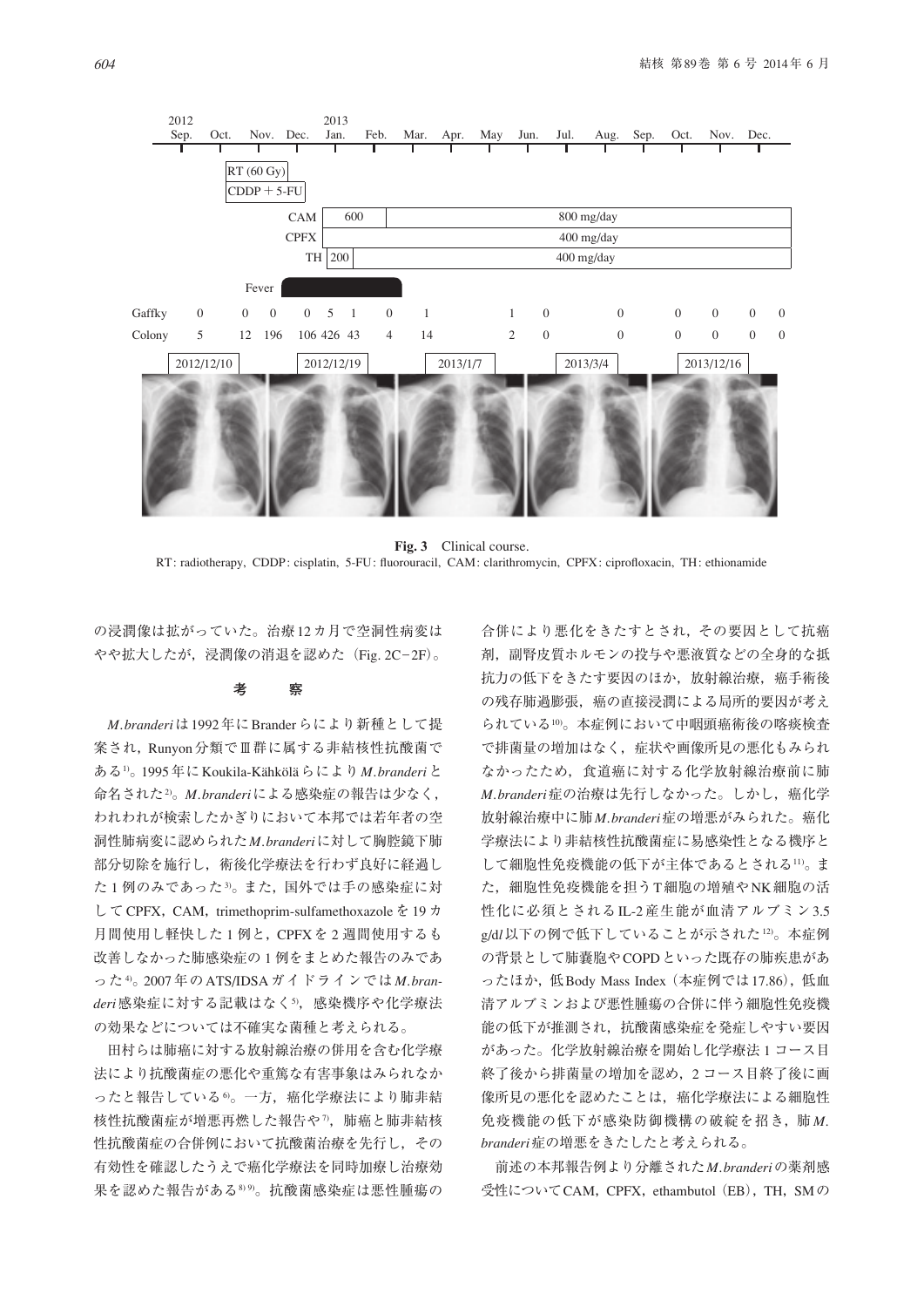感受性が示された13)。*M. branderi*に対する化学療法につ いては確立された治療法はなく,本症例の分離検体の薬 剤感受性試験ではSM,TH,LVFXに感受性があり,CAM のMIC値は0.03μg/m*l*未満,CPFXのMIC値も0.06μg/m*l* と低値であったことから、本症例ではCAM, CPFX, TH の 3 剤治療を行い良好な経過が得られた。肺MAC症に 対する治療においてアミノグリコシドを加えた多剤併用 療法の有効性が高く,特に重症例や再発例などでの使用 が推奨され、菌陰性化率も優れている514)。本症例では 癌化学療法による軽度の腎機能障害がみられたことやア ミノグリコシド注射のための外来通院について同意が得 られなかったため併用はしなかった。

*M. branderi*による肺非結核性抗酸菌症に対してCAM, CPFX, THの 3 剤治療により排菌の陰性化, 症状の改善 および増悪した陰影の消退が得られ,これらの薬剤が有 効である可能性が示された。定型的な治療が確立されて いない菌種であり,今後の症例の集積が待たれる。

 本論文の要旨は,第64回日本結核病学会北海道支部 学会 (2014年2月, 札幌)にて発表した。

 謝辞:16S rRNAおよび*rpoB*遺伝子解析による同定に ご協力をいただきました,結核予防会結核研究所 鹿住 祐子先生,前田伸司先生,函館市医師会健診検査センタ ー 氏家重夫先生,治療にあたりご助言をいただきまし た,独立行政法人国立病院機構東名古屋病院臨床研究部 ⁄呼吸器内科 小川賢二先生に深謝いたします。

著者のCOI (conflicts of interest) 開示:本論文発表内 容に関して特になし。

### **文 献**

- 1 ) Brander E, Jantzen E, Huttunen R, et al.: Characterization of a distinct group of slowly growing mycobacteria by biochemical tests and lipid analyses. J Clin Microbiol. 1992 ; 30 : 1972‒1975.
- 2 ) Koukila-Kähkölä P, Springer B, Böttger EC, et al.: *Mycobacterium branderi* sp. nov., a new potential human pathogen.

Int J Syst Bact. 1995 ; 45 : 549‒553.

- 3 )広瀬敏幸, 中川靖士, 長尾妙子:胸腔鏡下に切除した 健康な若年者に発症した*Mycobacterium branderi* の1例. 日呼外科誌. 2008 ; 22 : 929‒932.
- 4 ) Wolfe J, Turenne C, Alfa M, et al.: *Mycobacterium branderi*  from both a hand infection and a case of pulmonary disease. J Clin Microbiol. 2000 ; 38 : 3896‒3899.
- 5 ) Griffith DE, Aksamit T, Brown-Elliott BA, et al. on behalf of the ATS Mycobacterial Diseases Subcommittee: An official ATS/IDSA statement: diagnosis, treatment, and prevention of nontuberculous mycobacterial diseases. Am J Respir Crit Care Med. 2007; 175: 367-416.
- 6 )田村厚久, 蛇沢 晶, 益田公彦, 他:肺癌と活動性肺抗 酸菌症の合併:特徴と推移. 日呼吸会誌. 2007 ; 45 : 382‒393.
- 7 )福岡和也, 鴻池義純, 成田亘啓, 他:肺非定型抗酸菌症 に肺小細胞癌を合併した1治験例─非定型抗酸菌症合 併肺癌本邦報告例の文献的検討. 肺癌. 1992 ; 32 : 389‒ 395.
- 8 )森 雅秀, 伏谷建二, 中澤幸恵, 他:非結核性抗酸菌症 と非小細胞肺癌が同時に発見され抗酸菌治療と癌化学 療法を並行して行った2症例. 日胸. 2008 ; 67 : 613‒621.
- 9) 藤田 雄, 石井 聡, 平野 聡, 他: 肺癌と活動性非結 核性抗酸菌症に対し癌化学療法と抗酸菌治療の同時加 療を行った1例. 日呼吸会誌. 2011 ; 49 : 855‒860.
- 10)平田世雄:肺癌と肺結核─癌の合併による安定性結核 病巣の急速悪化, 同一肺葉の1切除例. 結核. 1980 ; 55 : 63–67.
- 11) Rolston KVI, Jones PG, Fainstein V, et al.: Pulmonary disease caused by rapidly growing mycobacteria in patients with cancer. Chest. 1985; 87: 503-506.
- 12)米田尚弘:肺結核での栄養障害と細胞免疫. 第64回日本 結核病学会総会シンポジウムⅡ. 結核感染免疫, 基礎と 臨床の両面から. 結核. 1989 ; 64 : 633‒640.
- 13) Sugawara I, Kazumi Y, Otomo K, et al.: *Mycobacterium branderi* isolated from pus of a right pulmonary cavitary lesion. Jpn J Infect Dis. 2005 ; 58 : 187-188.
- 14) Kobashi Y, Matsushima T, Oka M: A double-blind randomized study of aminoglycoside infusion with combined therapy for pulmonary *Mycobacterium avium* complex disease. Respir Med. 2007; 101: 130-138.